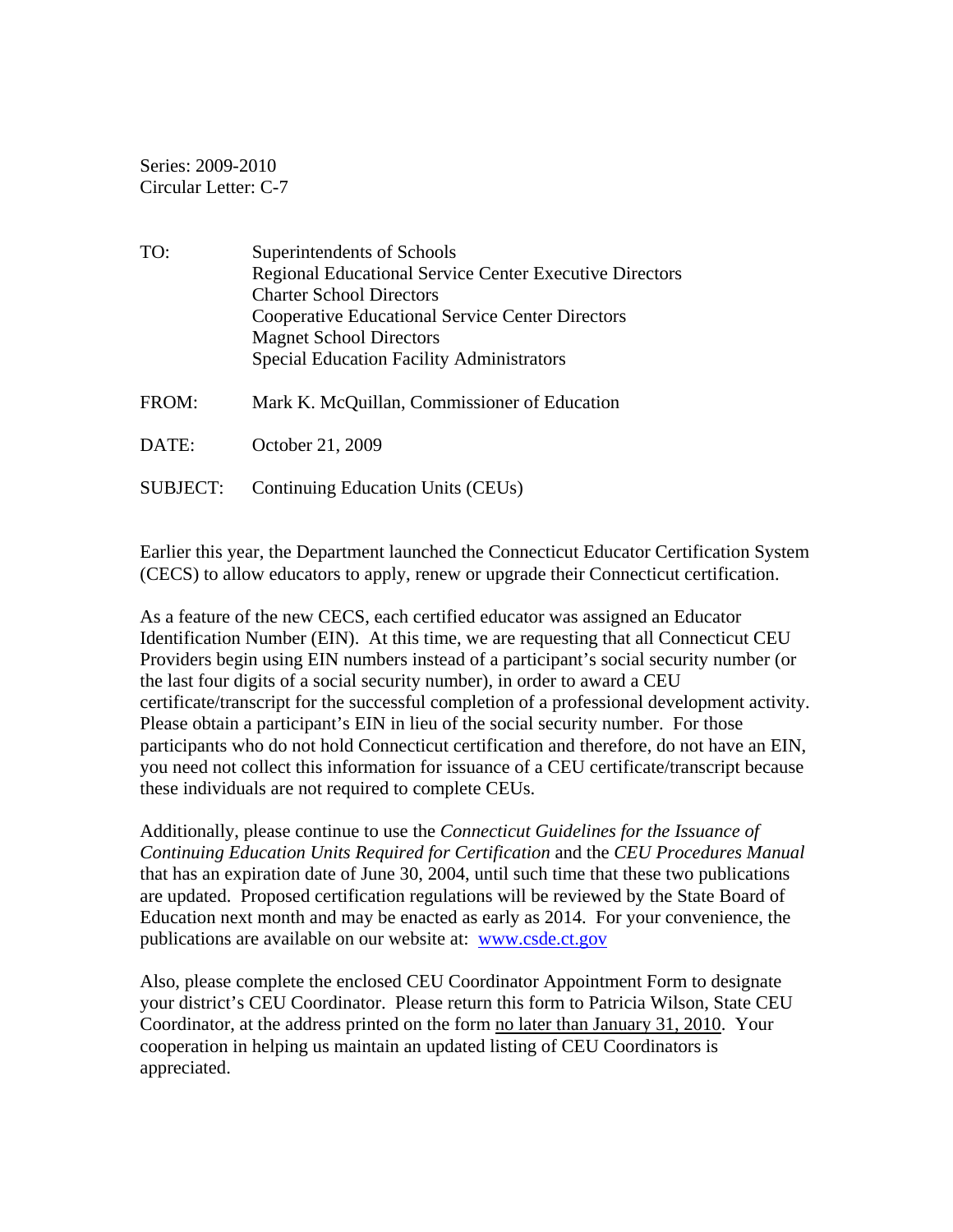Please take the time to review this material with your CEU District Coordinator and any affected staff. If you have any questions, please contact Nancy L. Pugliese, J.D., Chief, Bureau of Educator Standards and Certification, at (860) 713-6708 or by e-mail at nancy.pugliese@ct.gov.

MKM:npw Attachment